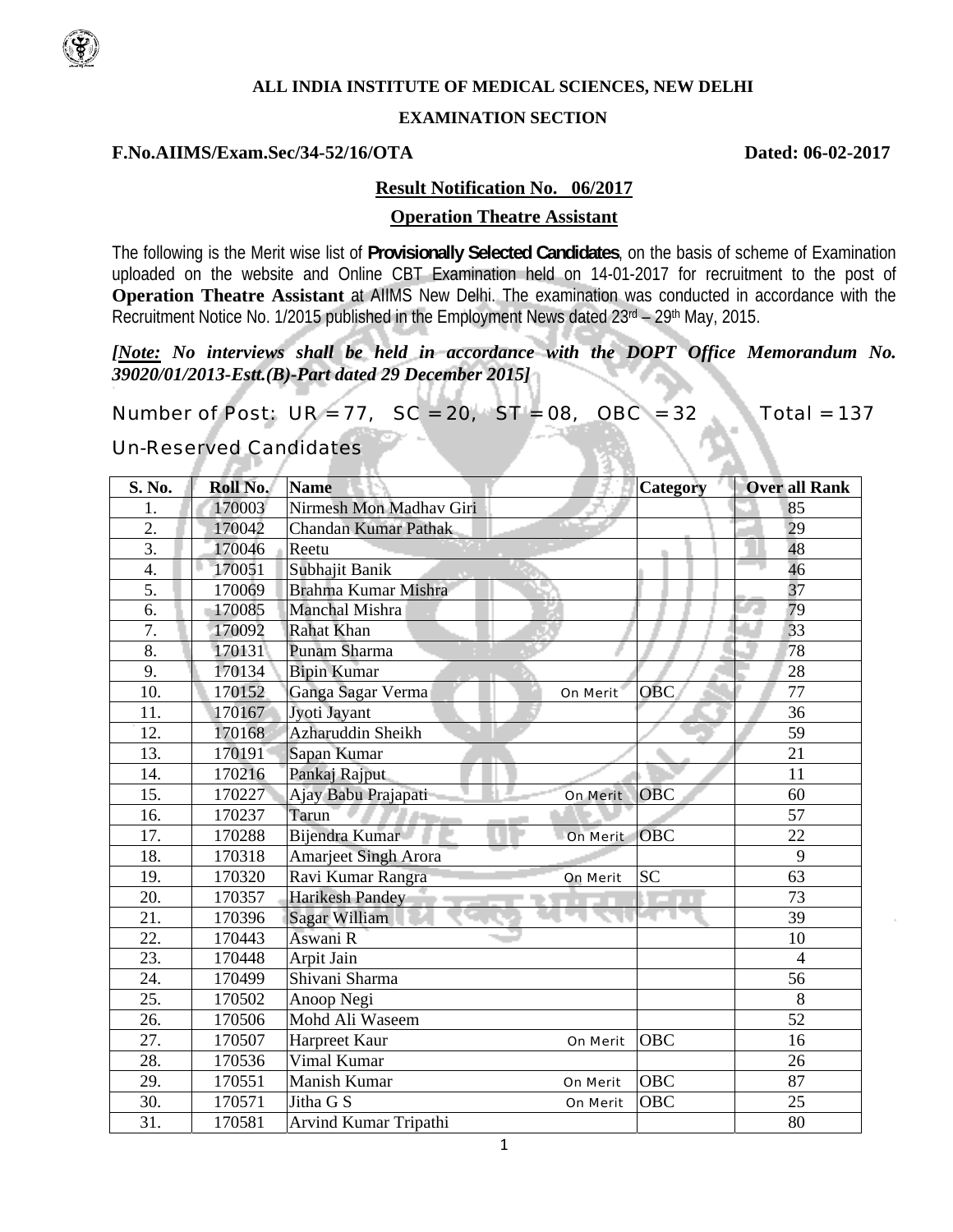|--|

| S. No. | Roll No. | <b>Name</b>                                   | Category   | <b>Over all Rank</b> |
|--------|----------|-----------------------------------------------|------------|----------------------|
| 32.    | 170612   | Shami Akhtar                                  |            | 47                   |
| 33.    | 170613   | Saddam Hossain Khan                           |            | 24                   |
| 34.    | 170614   | Santanu Maity                                 |            | $\overline{53}$      |
| 35.    | 170631   | Sujata Gupta                                  |            | 31                   |
| 36.    | 170649   | Neha Naidu                                    |            | 17                   |
| 37.    | 170653   | Revathy S<br><b>On Merit</b>                  | <b>OBC</b> | 38                   |
| 38.    | 170673   | Sonia                                         |            | 30                   |
| 39.    | 170702   | Sumit Jana                                    |            | 41                   |
| 40.    | 170716   | Prem Kumar Jha                                |            | $\mathbf{1}$         |
| 41.    | 170720   | Zeeshan Khan                                  |            | 42                   |
| 42.    | 170728   | Lokesh Kumar Meena<br><b>On Merit</b>         | <b>ST</b>  | 35                   |
| 43.    | 170748   | Nissamudeen<br><b>On Merit</b>                | <b>OBC</b> | 27                   |
| 44.    | 170762   | Vipin Kumar Verma<br><b>On Merit</b>          | OBC        | 45                   |
| 45.    | 170785   | <b>Arvind Kumar</b><br><b>On Merit</b>        | <b>OBC</b> | 50                   |
| 46.    | 170795   | Ashwani Kumar                                 |            | 12                   |
| 47.    | 170812   | राष्ट्रा का स<br>Vipin Nautiyal               |            | 84                   |
| 48.    | 170900   | Munna Kumar Yadaw<br><b>On Merit</b>          | <b>OBC</b> | 55                   |
| 49.    | 170901   | Jnanadip Sarma                                |            | 76                   |
| 50.    | 170905   | Dharmender Kumar                              |            | 23                   |
| 51.    | 170941   | Krishnakant Vishwakamra<br><b>On Merit</b>    | <b>OBC</b> | 72                   |
| 52.    | 170974   | <b>Rizwan Haider Rizvi</b><br><b>On Merit</b> | OBC        | 83                   |
| 53.    | 170990   | Shankrappa Madagondi<br><b>On Merit</b>       | <b>OBC</b> | $\overline{3}$       |
| 54.    | 171009   | Sunmeet Kaur                                  |            | 54                   |
| 55.    | 171020   | Divya                                         |            | 6                    |
| 56.    | 171024   | Anurag Dhara                                  |            | 34                   |
| 57.    | 171034   | <b>Amit Kumar Chauhan</b>                     |            | 88                   |
| 58.    | 171040   | Vijaykant Kumar<br>On Merit                   | <b>OBC</b> | 65<br>r.             |
| 59.    | 171076   | <b>Bhupender Singh</b><br><b>On Merit</b>     | <b>OBC</b> | 18                   |
| 60.    | 171098   | Tabassum Khan                                 |            | 49                   |
| 61.    | 171132   | Santosh Upadhyay                              |            | 62                   |
| 62.    | 171152   | Harbeer                                       |            | 69                   |
| 63.    | 171166   | Suman Gowala<br><b>On Merit</b>               | <b>OBC</b> | 58                   |
| 64.    | 171171   | Shehnaz                                       |            | $\overline{7}$       |
| 65.    | 171173   | Abhay Narayan Prakash<br><b>On Merit</b>      | OBC        | 32                   |
| 66.    | 171195   | Lalit Sindhi<br><b>On Merit</b>               | <b>SC</b>  | 70                   |
| 67.    | 171207   | <b>Arun Anthwal</b>                           |            | 75                   |
| 68.    | 171222   | Nitin Kumar<br><b>On Merit</b>                | <b>OBC</b> | 13                   |
| 69.    | 171240   | Naveen Sharma                                 |            | 5                    |
| 70.    | 171243   | Priyanka<br><b>On Merit</b><br>÷              | OBC        | 51                   |
| 71.    | 171250   | Rahul Rawat                                   |            | 81                   |
| 72.    | 171255   | <b>Rahul Garg</b>                             |            | $\overline{2}$       |
| 73.    | 171296   | Gulab Singh<br><b>On Merit</b>                | <b>OBC</b> | 15                   |
| 74.    | 171303   | Rajiv Kumar                                   |            | 20                   |
| 75.    | 171306   | Amit Kumar Tripathi                           |            | 68                   |
| 76.    | 171329   | Narender Kumar Sharma                         |            | 40                   |
| 77.    | 171447   | Shiv Shankar Kumar<br><b>On Merit</b>         | <b>OBC</b> | 67                   |

 $\sim$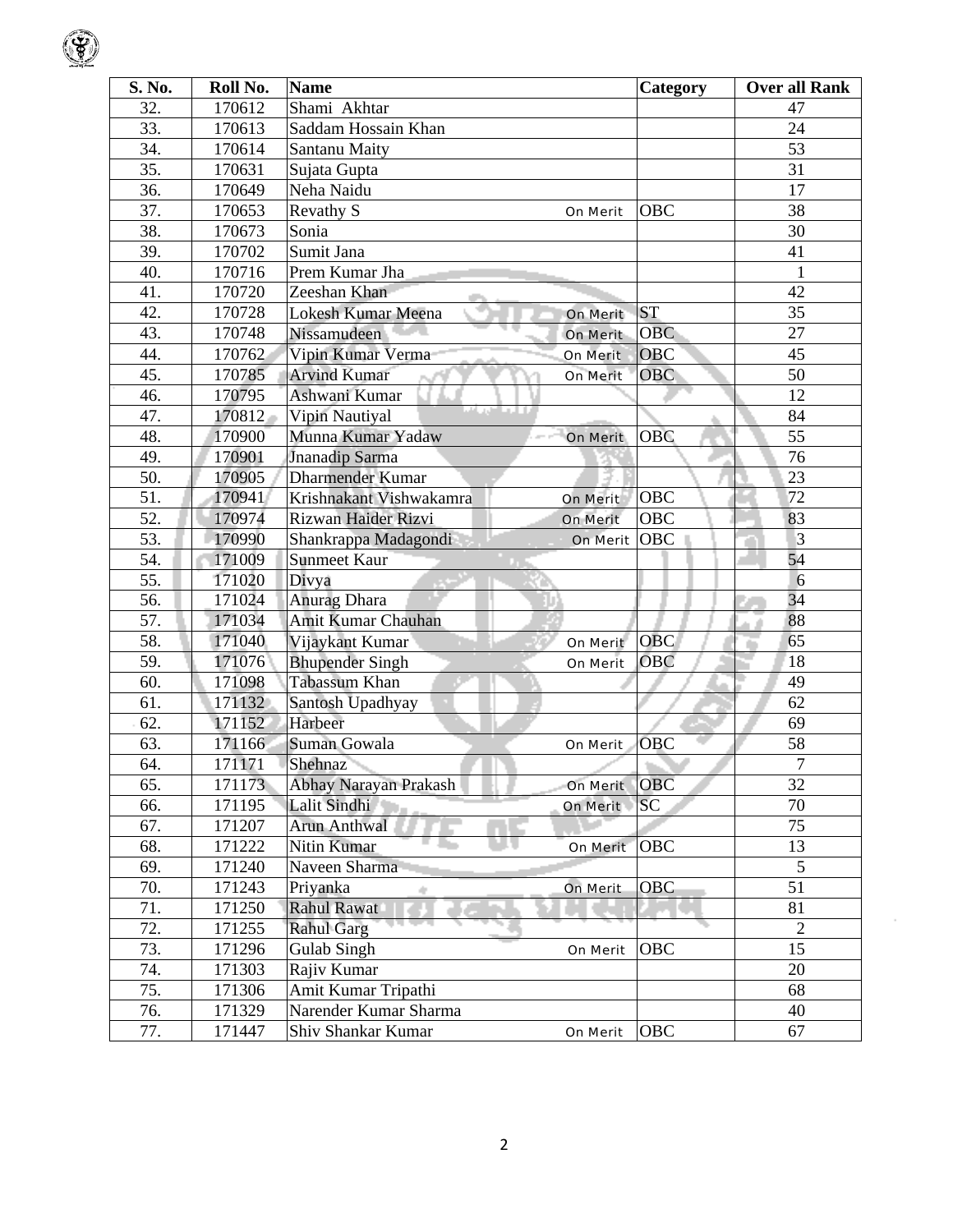

| S. No.               | Roll No. | <b>Name</b>                  | Over all rank |
|----------------------|----------|------------------------------|---------------|
| 1.                   | 170007   | <b>Bhoop Singh</b>           | 109           |
| 2.                   | 170172   | Jitendra Kumar Bind          | 116           |
| 3.                   | 170181   | Anu Iswarya                  | 127           |
| 4.                   | 170247   | Amit Kumar                   | 61            |
| 5.                   | 170252   | Srinivasa Rao Manigamu       | 119           |
| 6.                   | 170283   | Rikee Ghosh                  | 121           |
| $\overline{7}$ .     | 170379   | Rehmanul Haq                 | 106           |
| 8.                   | 170437   | Suman Kumari                 | 115           |
| 9.                   | 170445   | Chandan Kumar                | 123           |
| 10.                  | 170533   | Rupak Kumar Pal              | 126           |
| 11.                  | 170535   | <b>Bharat Bhushan Bharti</b> | 101           |
| 12.                  | 170620   | <b>Sunil Kumar</b>           | 86            |
| 13.                  | 170647   | Marpu Giribabu               | 112           |
| 14.                  | 170662   | Sheopujan Rai                | 122           |
| 15.                  | 170698   | Rashid Anwar                 | 71            |
| 16.                  | 170777   | <b>Bajrang Lal Rathore</b>   | 43            |
| 17.                  | 170783   | Raj Kumar                    | 104           |
| 18.                  | 170831   | Maqsood Alam                 | 14            |
| 19.                  | 170875   | Abhilash Virahwal            | 128           |
| 20.                  | 170923   | Pravin Kumar                 | 105           |
| 21.                  | 170992   | <b>Bhupendra Kumar</b>       | 99            |
| 22.                  | 171031   | <b>Mahesh Kumar</b>          | 89            |
| 23.                  | 171051   | <b>Vikas Deepk</b>           | 44            |
| 24.                  | 171068   | Prakash                      | 64            |
| 25.                  | 171119   | <b>Dhukal Ram</b>            | 74            |
| 26.                  | 171176   | <b>Shailesh Kumar</b>        | 93            |
| 27.                  | 171181   | Mohd. Rashid Khan            | 96            |
| 28.                  | 171202   | Sundar Lal Yadav             | 92            |
| 29.                  | 171210   | Saroj Kumar                  | 66            |
| 30.                  | 171219   | Vikas Kumar                  | 113           |
| 31.                  | 171267   | Shueb Alam                   | 107           |
| 32.                  | 171406   | <b>Manish Kumar</b>          | 114           |
| <b>SC Candidates</b> |          |                              |               |

# OBC (Non-Creamy Layer) Cadidates

# SC Candidates

| S. No. | Roll No. | <b>Name</b>           | Over all rank |
|--------|----------|-----------------------|---------------|
|        | 170476   | Ghanshyam             | 181           |
| 2.     | 170496   | <b>Jaswant Singh</b>  | 191           |
| 3.     | 170596   | Rahul Kumar<br>m.     | 135           |
| 4.     | 170621   | Prasenjit Das         | 179           |
| 5.     | 170659   | Pravakar Das          | 200           |
| 6.     | 170664   | Divya                 | 168           |
| 7.     | 170687   | Naresh Kumar          | 82            |
| 8.     | 170742   | Ravi Kumar Mandal     | 163           |
| 9.     | 170834   | Sanjay Kumar Malviya  | 208           |
| 10.    | 170890   | Devendra Kumar Gautam | 133           |
| 11.    | 170961   | Naresh Lohia          | 152           |
| 12.    | 171004   | Murli Dhar            | 103           |
| 13.    | 171013   | Renu                  | 148           |